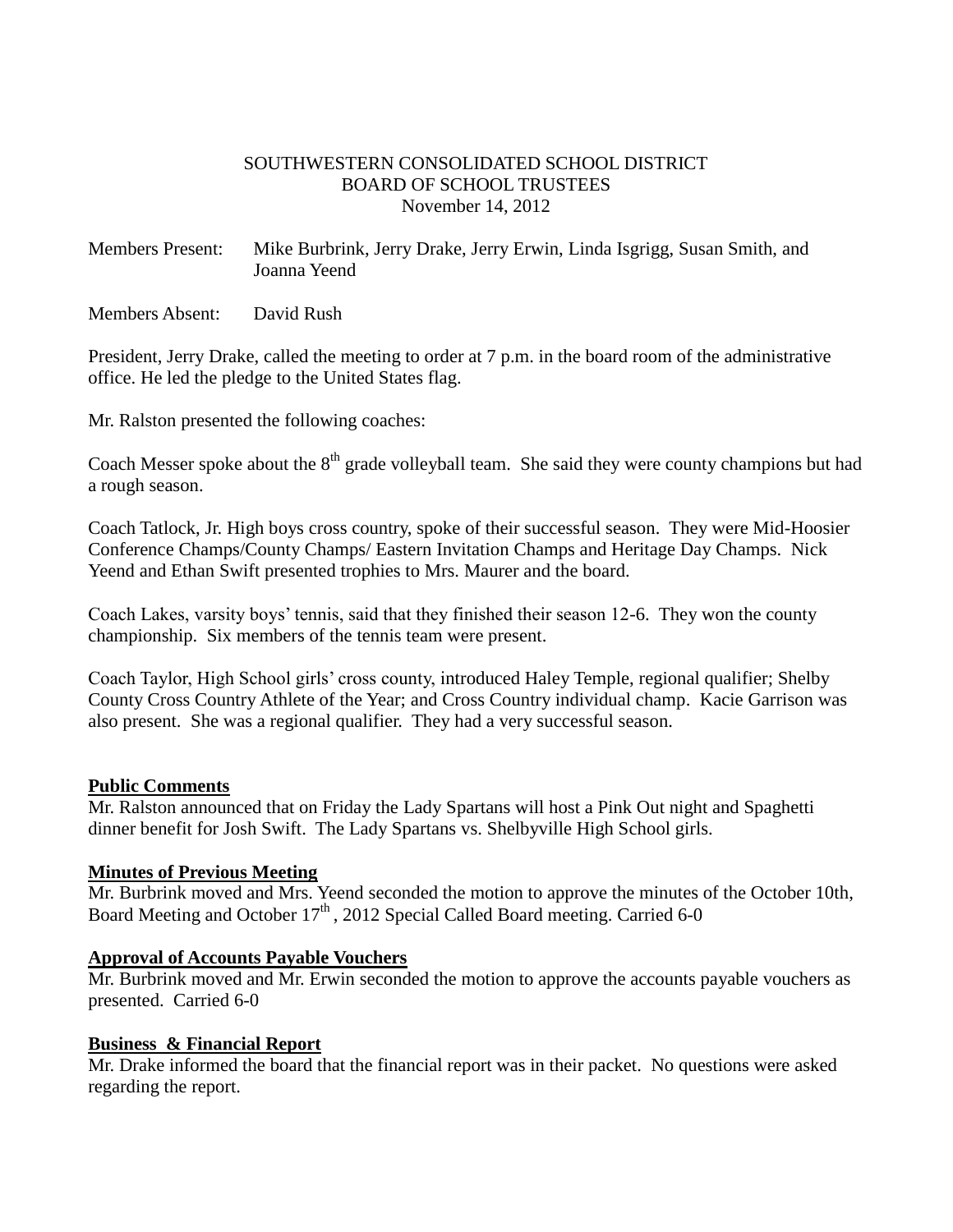#### **Extracurricular & Cafeteria**

It was stated that the extracurricular and cafeteria reports were in the packet.

#### **New Business**

- **A. Request approval of FFA overnight trip to West Lafayette for State Crops and Forestry Contest on December 7 & 8 of 2012.** Mr. Erwin moved and Mrs. Yeend seconded. Carried 6-0
- **B. Request approval to donate the Mt. Auburn High School graduation pictures from 1910-1958 to the Shelby County Historical Society.** Mr. Burbrink moved and Mrs. Yeend seconded. Carried 6-0
- **C. Request approval for Puparazzi Accessories Fundraiser for Girls' Varsity Basketball.** Mrs. Yeend moved and Mr. Erwin seconded. Carried 6-0
- **D. Request approval for Cortnee Hancock, Nurse and Charity Elliott, Cafeteria Director, to become part of Southwestern's School Health Advisory Council** Mrs. Yeend moved and Mr. Burbrink seconded. Carried 6-0
- **E. Request new position of lead cook at each building with an increase of .25 cents per hour.** Mrs. Burbrink carried and Mrs. Smith seconded. Carried 6-0
- **F. Request approval for Food Service Director to determine cooks' hours based on daily and weekly needs but not to exceed a total of 62 hours of service daily.** Mrs. Yeend moved and Mrs. Smith seconded. Carried 6-0
- **G. Request approval of the Plan for Elected School Board as amended.** Mr. Erwin moved and Mrs. Yeend seconded. Carried 6-0

# **Other**

**None**

## **Reports and Presentations**

Mrs. Noesges, elementary principal, presented the happenings at Southwestern Elementary. The attendance rate is 97.45% with 103 students with perfect attendance. The Newsletter is attached.

Mr. Chase, high school principal, presented on data driven instruction and how it can be used to quickly meet individualized needs of students. He also mentioned that the high school play was very good last weekend.

## **Other**

None

## **Personnel**

**A. Mrs. Maurer asked for the approval of Deborah Mohr's retirement effective January 1, 2013.** Mrs. Isgrigg moved and Mr. Burbrink seconded. Carried 6-0